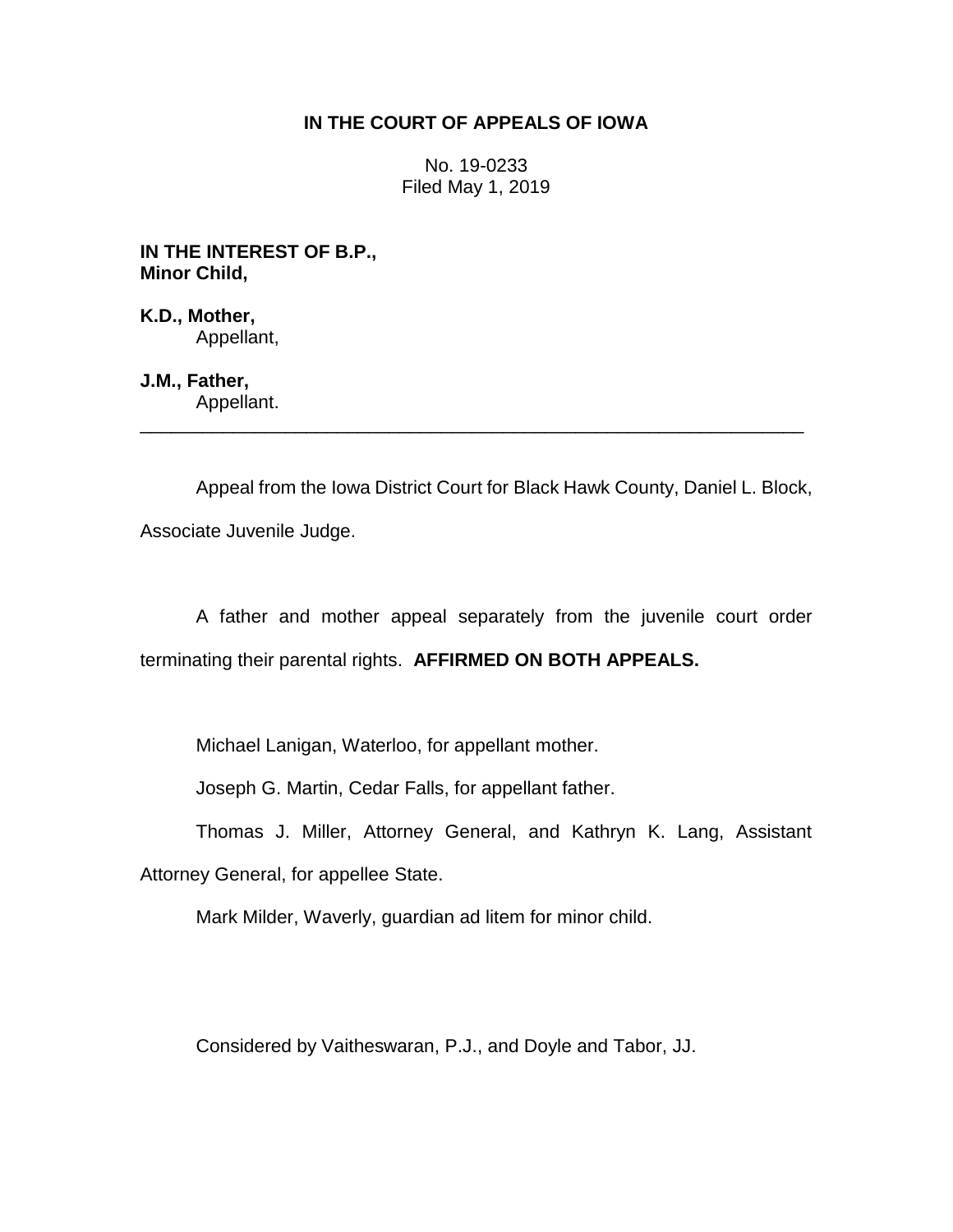### **TABOR, Judge.**

 $\overline{a}$ 

A father, James, and a mother, Karmen, separately appeal the termination of their parental rights to their eight-year-old child, B.P. They both contend rather than terminating their rights, the juvenile court should have established a guardianship with B.P.'s current placement, his maternal aunt. Karmen further contends the State did not offer clear and convincing evidence she was "unable to care for the child." After an independent review,<sup>1</sup> we reach the same conclusions as the juvenile court: terminating parental rights is proper and establishing a guardianship is not the preferred outcome for B.P.

## **I. Facts and Prior Proceedings**

B.P. came to the attention of the Iowa Department of Human Services (DHS) three years ago because of Karmen's methamphetamine use and the domestic violence he witnessed in his home. At that time, B.P. lived with his mother, Karmen; his stepfather, David; and his older half-sister, T.D. The juvenile court approved removal of both children in April 2016.

B.P.'s biological father, James, has had only sporadic contact with him since his birth in 2011. James has not seen B.P. since February 2016. James also has a significant history of substance abuse and a lengthy criminal record, including convictions for domestic-abuse assault.

<sup>&</sup>lt;sup>1</sup> We review termination-of-parental-rights cases de novo. *In re M.W.*, 876 N.W.2d 212, 219 (Iowa 2016). Although we are not bound by the juvenile court's fact findings, we give them weight, particularly on credibility issues. *Id.* Evidence must be clear and convincing to support the termination. *In re A.M.*, 843 N.W.2d 100, 110–11 (Iowa 2014). Evidence is clear and convincing when there are no serious or significant doubts as to the correctness of conclusions of law drawn from the evidence. *In re C.B.*, 611 N.W.2d 489, 492 (Iowa 2000). The child's best interests are our primary concern. *In re L.T.*, 924 N.W.2d 521, 529 (Iowa 2019).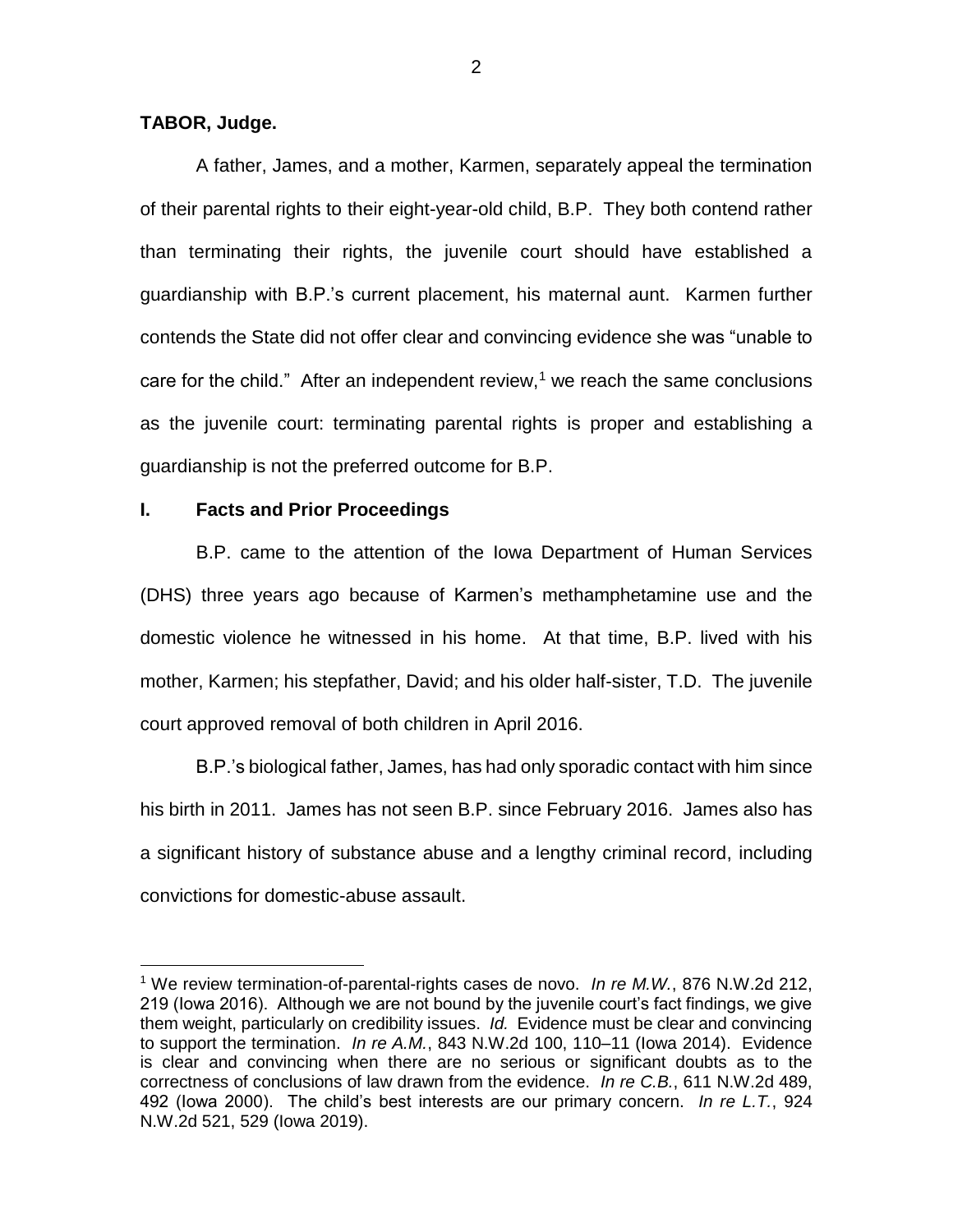Following DHS intervention, James and Karmen failed to comply with the court's expectations regarding their substance-abuse testing and treatment. Karmen missed or refused many drug tests. James did not have stable housing or employment and was incarcerated for thirteen months during these proceedings. At the termination hearing, the DHS worker testified B.P. has little or no bond with James. The DHS worker also testified B.P. displays concerning behavioral issues—including excessive aggression—attributable to the instability of his parents and home life.

Early in the child-in-need-of-assistance (CINA) proceedings, the DHS placed B.P. and T.D. with David. But the court ordered B.P.'s removal from that home due to domestic violence. After a short stint with a foster family, B.P. was placed in the care of his maternal aunt, Brandy, who lives in South Carolina. T.D. who is three years older than B.P.—remained in Iowa. The siblings' separation has been difficult for both children as they share a strong bond. They have stayed in touch by "FaceTime" and phone calls.

By the time of the termination hearing, B.P. had lived with Brandy in South Carolina for one year. The aunt, who wishes to adopt B.P., reported he was thriving but still anxious about where he would live permanently.

The court terminated both James's and Karmen's parental rights. They appeal.

#### **II. Analysis**

#### **A. Mother's Contention—Statutory Ground**

Karmen raises two claims: (1) the State did not prove the statutory grounds for termination; and (2) the court did not consider whether a guardianship was in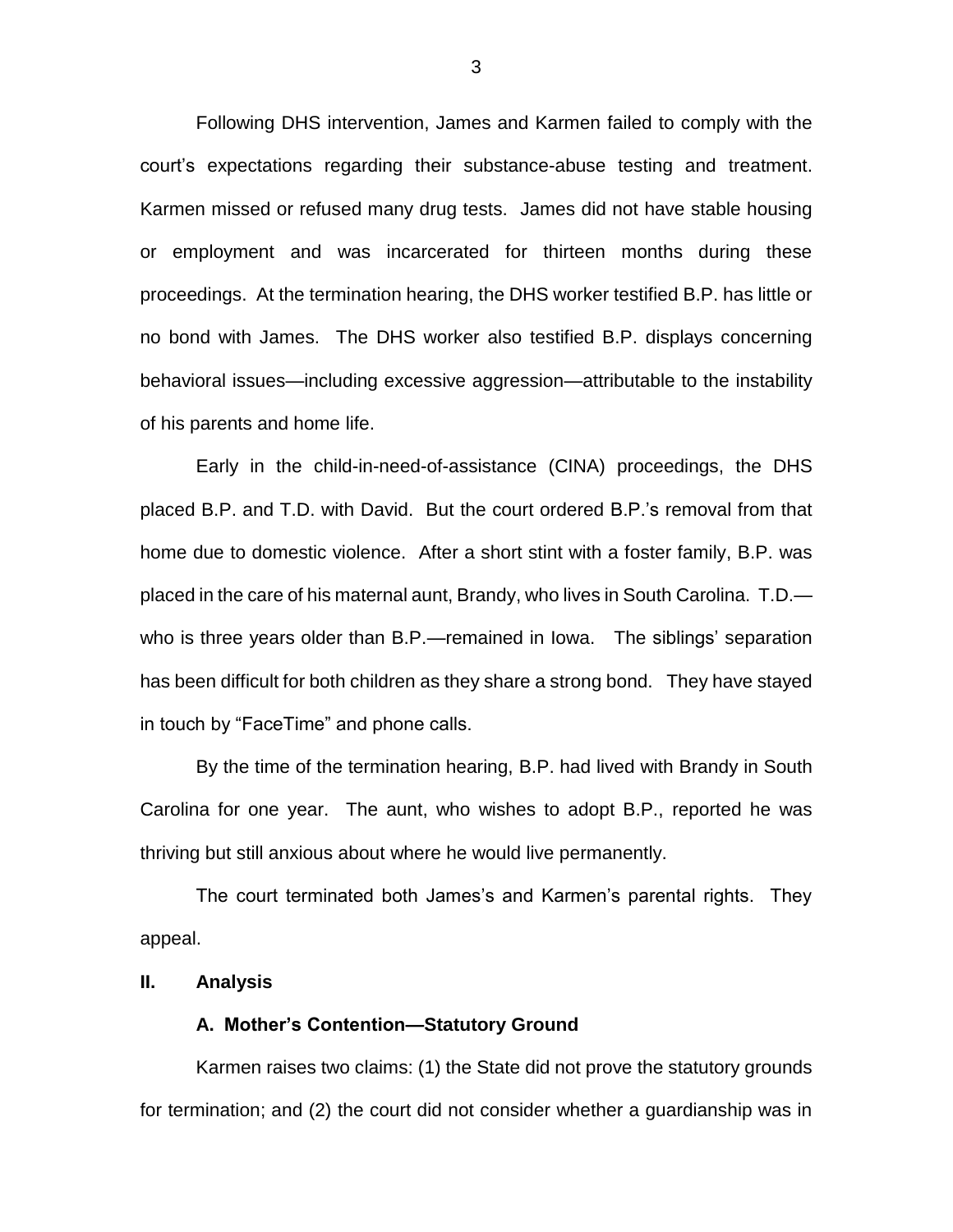B.P.'s best interests. As James raises the same guardianship issue, we will address it below.<sup>2</sup>

The juvenile court terminated Karmen's parental rights based on Iowa Code section 232.116(1), paragraphs (e), (f), and (*l*). When the court relies on more than one statutory ground, we may affirm on any ground supported by the record. *In re A.B.*, 815 N.W.2d 764, 774 (Iowa 2012). Karmen argues the State did not prove by clear and convincing evidence "she was unable to care for the child." Trouble is, this language does not appear in section 232.116(1). When a parent does not refer to the specific statutory ground being challenged, we are unable to address the claim on appeal. *See, e.g.*, *In re L.M.*, 904 N.W.2d 835, 839 n.7 (Iowa 2017); *M.W.*, 876 N.W.2d at 222; *In re P.L.*, 778 N.W.2d 33, 40 (Iowa 2010); *C.B.*, 611 N.W.2d at 492; *In re J.B.L.*, 844 N.W.2d 703, 704 (Iowa Ct. App. 2014); *In re S.R.*, 600 N.W.2d 63, 64 (Iowa Ct. App. 1999). By not identifying a specific statutory ground, Karmen has waived her sufficiency challenge.

And if waiver was not an impediment, we would affirm the termination under paragraph (f): B.P. is older than four years of age; has been adjudicated a CINA; has been removed from Karmen's physical custody for two years—well beyond the statutory requirement; and cannot be returned to her care at the present time. *See* Iowa Code § 232.116(1)(f); *In re D.W.*, 791 N.W.2d 703, 707 (Iowa 2010) (interpreting statutory language "at the present time" to mean the time of termination hearing).

 $\overline{a}$ 

 $2$  James does not contest the juvenile court's findings that the grounds for termination of his rights have been met. *See* Iowa Code § 232.116(1)(e), (f) (2018).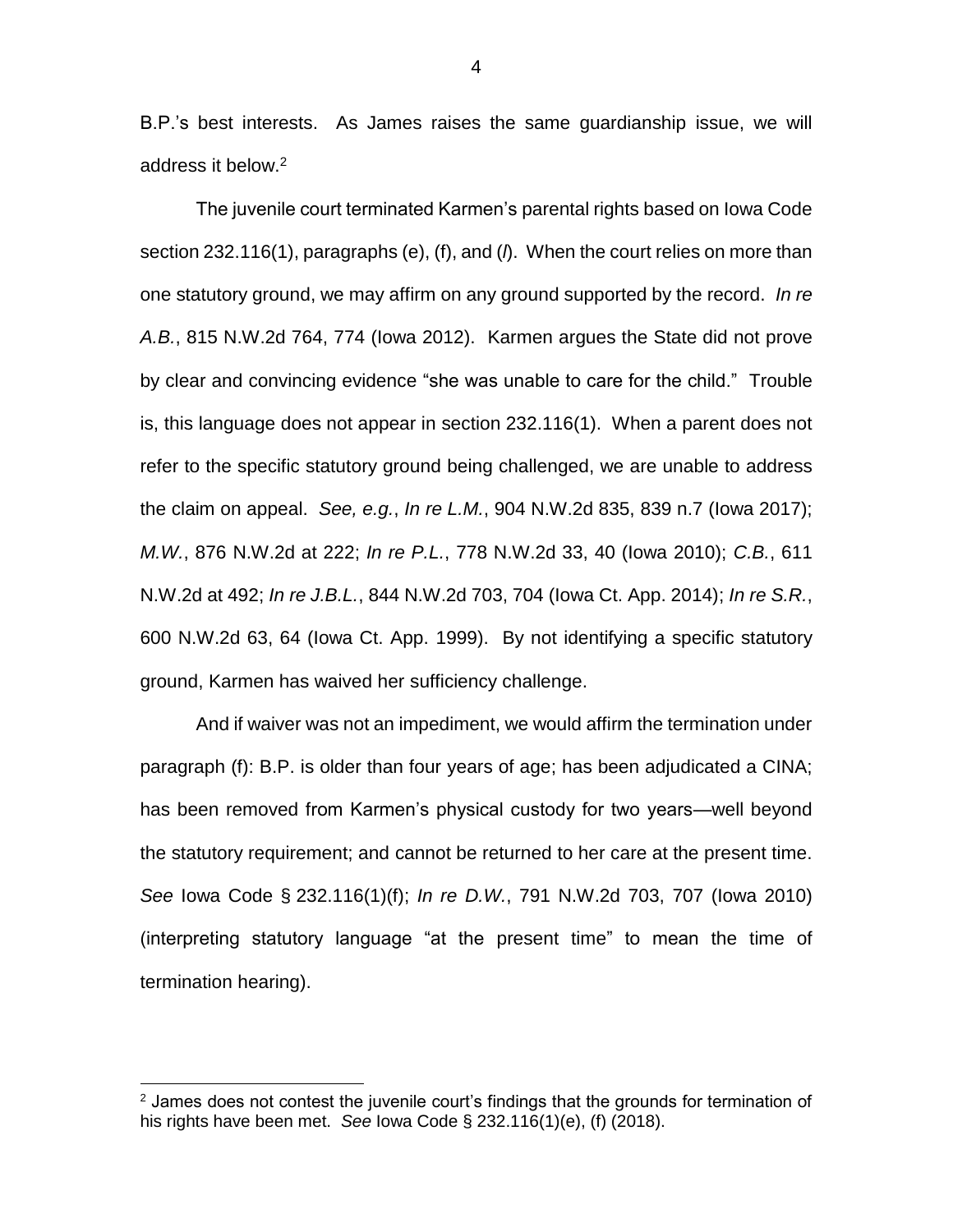Karmen did not comply with the court's expectations as to her drug testing and treatment. Although she sometimes engaged with substance-abuse services, she repeatedly cancelled or failed to appear and did not successfully complete any treatment. She complains the court focuses too narrowly on these issues and she highlights her recent success in finding full-time employment and maintaining a residence. But her drug use prompted B.P.'s original removal. And Karmen has not demonstrated a long-term commitment to sobriety. She tested positive for methamphetamine several times during the CINA case while denying use. The DHS could not recommend unsupervised visitations with B.P. because of drugrelated safety concerns. While Karmen's recent achievements are commendable, the danger that B.P. would be subject to the same adjudicatory harm remains.

Beyond the statutory elements, Karmen resurrects a parity argument she advanced at the termination hearing, contending termination of her parental relationship with B.P. is inconsistent with her "joint custody and visitation rights" as to his half-sister, T.D. At the termination hearing, the DHS worker testified T.D. was in David's care and the worker continued to supervise her case under a permanency order. But regardless of T.D.'s situation, we must judge B.P.'s safety and welfare independently based on the applicable law, including statutory timelines. B.P.'s two years out of Karmen's care far exceeds the statutory benchmarks. Moving him toward permanency will further his long-term nurturing and growth. *See* Iowa Code § 232.116(2).

#### **B. Both Parents' Contention—Guardianship**

Karmen and James both fault the juvenile court for not establishing a guardianship for B.P. They assert a guardianship would achieve the same result

5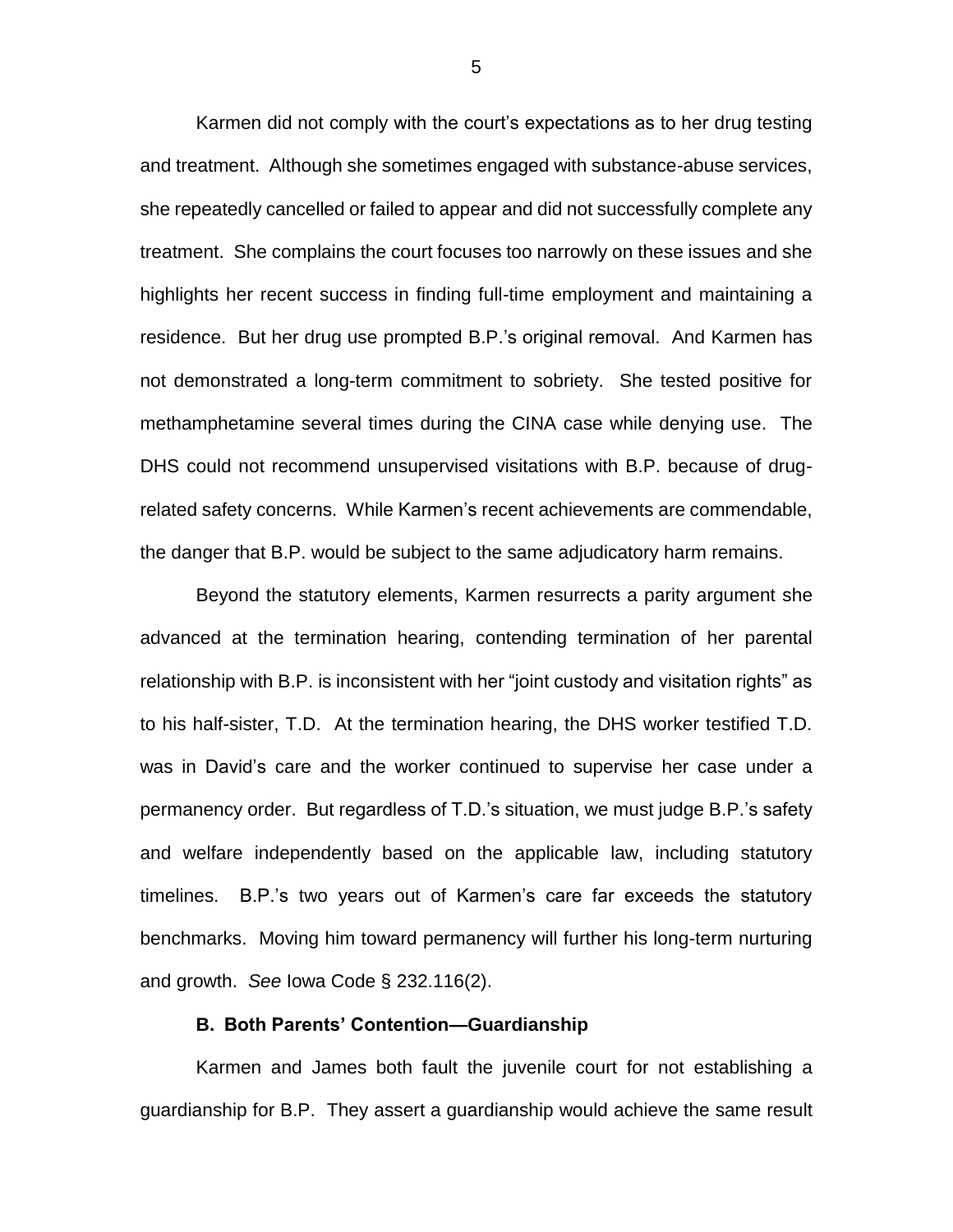for their son as termination of their rights and adoption. We disagree. "[G]uardianship is not a legally preferable alternative to termination." *In re A.S.*, 906 N.W.2d 467, 477 (Iowa 2018). We are primarily concerned with B.P.'s safety and need for a permanent home. *See A.B.*, 815 N.W.2d at 776 (citing *In re J.E.*, 723 N.W.2d 793, 802 (Iowa 2006) (Cady, J., concurring specially)). A child in a guardianship remains in flux because the parents can eventually petition for its closing. *See, e.g.*, Iowa Code §§ 232.104, 633.675. A guardianship is not permanent, and B.P. would not experience the certainty of adoption. We agree with the juvenile court's sound analysis on this point:

Both parents request that guardianship of the child be placed with Brandy . . . so that they can demonstrate their sobriety, stability and ability to meet the child's needs. This court finds that guardianship is not in the child's best interests, based upon the parents['] past performance neither is willing or capable of making the necessary long-term changes in their life to parent the child. [B.P.] has waited over two years for Karmen . . . and James . . . to make the changes that would allow the child to return to their care. Neither parent has chosen to make those changes. The child's behaviors have significant[ly] deteriorated as a result of his lack of permanency and confusion as to where [he] will grow up. The child's safety can best be ensured by a termination of parental rights.

B.P.'s home is now in South Carolina with his aunt, Brandy. The parents

did not present evidence suggesting Brandy would be willing to remain a guardian.

Instead, she has expressed her willingness to adopt B.P. The DHS worker testified

Brandy gives B.P. structure and stability, and his placement there is "the best

decision for him." We find B.P.'s long-term best interests are served by termination

and adoption rather than a guardianship. *See* Iowa Code § 232.116(2).